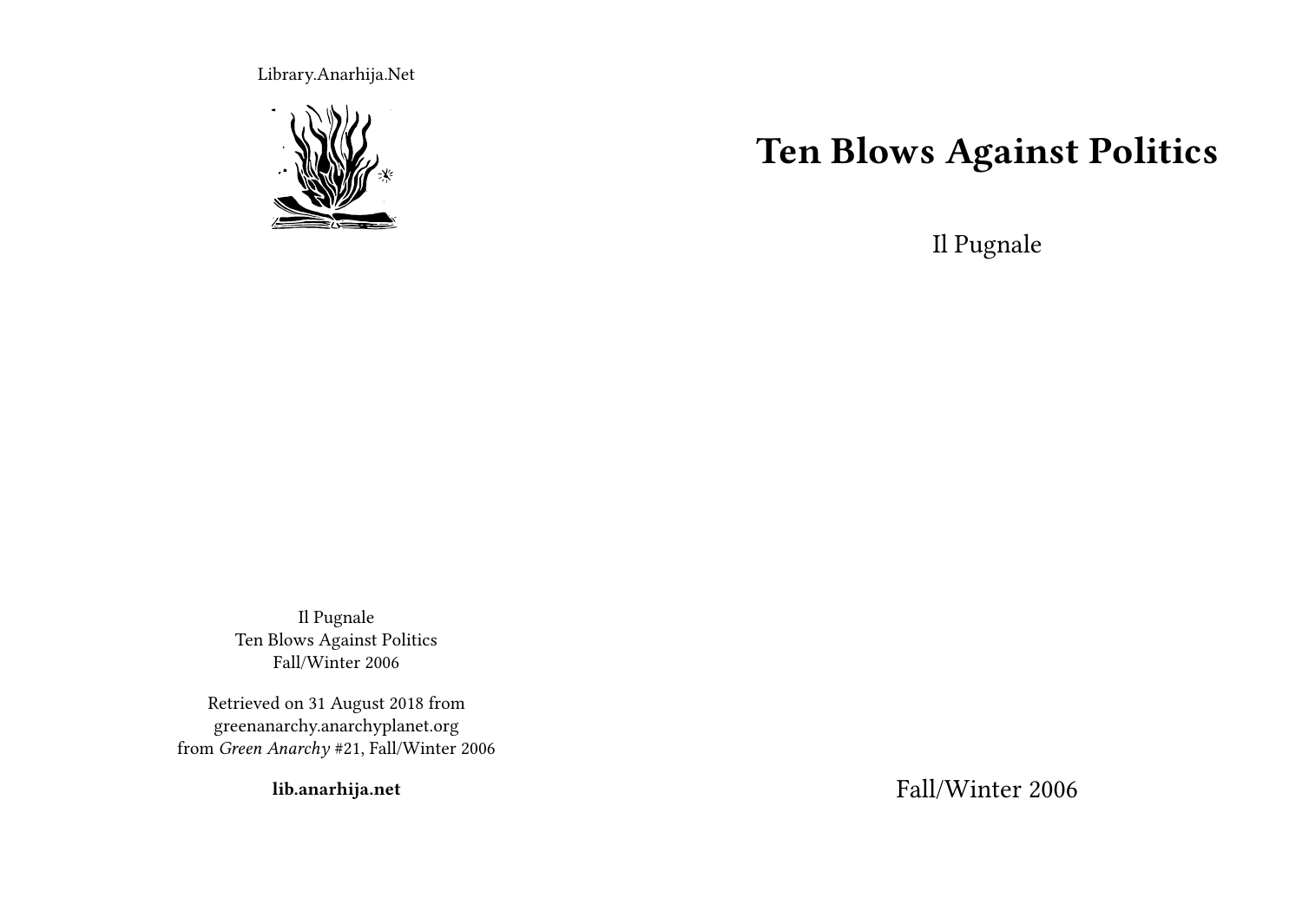# **Contents**

| 1. Politics is the art of control<br>-3         |
|-------------------------------------------------|
| 3                                               |
| $\overline{4}$                                  |
| $\overline{4}$                                  |
| 5. Politics is the art of representation.<br>-5 |
| 6. Politics is the art of mediation.<br>-5      |
| -6                                              |
| 8. Politics is the art of deferment<br>- 6      |
| 9. Politics is the art of accommodation. 7      |
| 10. Politics is the art of calculation. 8       |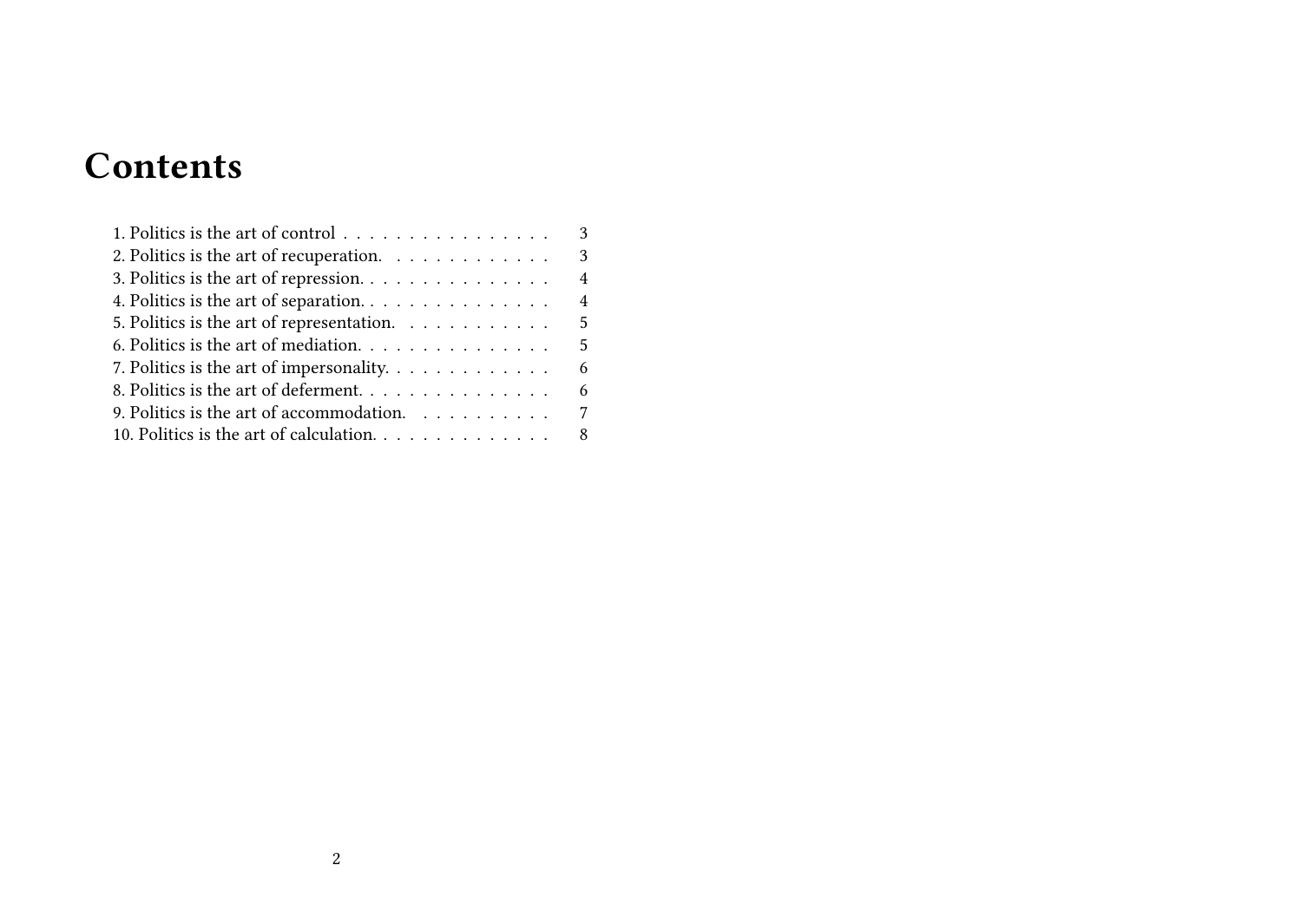#### **1. Politics is the art of control**

So that human activity is not freed from the fetters of obligation and work revealing itself in all its potential. So that workers do not encounter each other as individuals and put an end to being exploited. So that students do not decide to destroy the schools in order to choose how when and what to learn. So that intimate friends and relatives do not fall in love and leave off being little servants of a little state. So that children are nothing more than imperfect copies of adults. So that the distinction between good (anarchists) and bad (anarchists) is not gotten rid of. So that individuals are not the ones that have relationships, but commodities. So that no one disobeys authority. So that if anyone attacks the structures of exploitation of the state, someone hurries to say, "It was not the work of comrades." So that banks courts, barracks don't blow up. In short, so that life does not manifest itself.

#### **2. Politics is the art of recuperation.**

The most effective way to discourage all rebellion, all desire for real change, is to present a man or woman of state as subversive, or – better yet – to transform a subversive into a man or woman of state. Not all people of state are paid by the government. There are functionaries who are not found in parliament or even in the neighboring rooms. Rather, they frequent the social centers and sufficiently know the principle revolutionary theories. They debate over the liberatory potential of technology; they theorize about non-state public spheres and the surpassing of the subject. Reality – they know it well – is always more complex than any action. So if they hope for a total theory, it is only in order to totally neglect it in daily life. Power needs them because – as they themselves explain to us – when no one criticizes it, power is criticized by itself.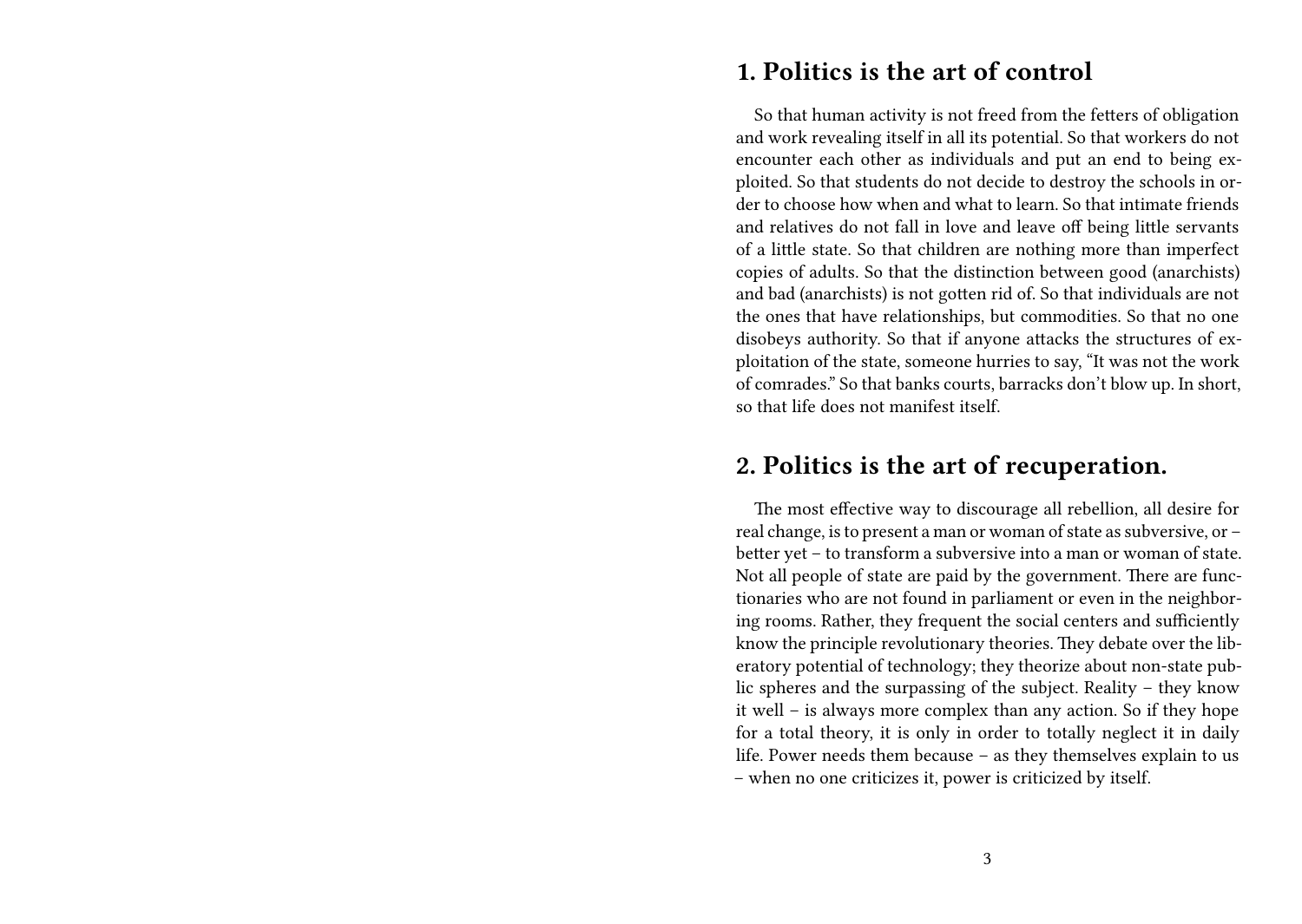#### **3. Politics is the art of repression.**

Of anyone who does not separate the moments of her/his life and who wants to change given conditions starting from the totality of their desires. Of anyone who wants to set fire to passivity, contemplation and delegation. Of anyone who does not want to let themselves be supplanted by any organization or immobilized by any program. Of anyone who wants to have direct relationships between individuals and make difference the very space of equality. Of anyone who does not have any *we* on which to swear. Of anyone who disturbs the order of waiting because s/he wants to rise up immediately, not tomorrow or the day after tomorrow. Of anyone who gives her/ himself without compensation and forgets her/himself in excess. Of any one who defends her comrades with love and resoluteness. Of anyone who offers recuperators only one possibility: that of disappearing. Of anyone who refuses to take a place in the numerous groups of rogues and of the anaesthetized. Of anyone who neither wants to govern nor to control. Of anyone who wants to transform the future into a fascinating adventure.

### **4. Politics is the art of separation.**

Where life has lost its fullness, where the thoughts and actions of individuals have been dissected, catalogued and enclosed in detached spheres – there politics begins. Having distanced some of the activities of individuals (discussion, conflict, common decision, agreement) into a zone by itself that claims to govern everything else, sure of its independence, politics is at the same time separation between the separations and the hierarchical management of separateness. Thus, it reveals itself as specialization, forced to transform the unresolved problem of its function into the necessary presupposition for resolving all problems. For this reason, the role of professionals in politics is indisputable – and all that can be done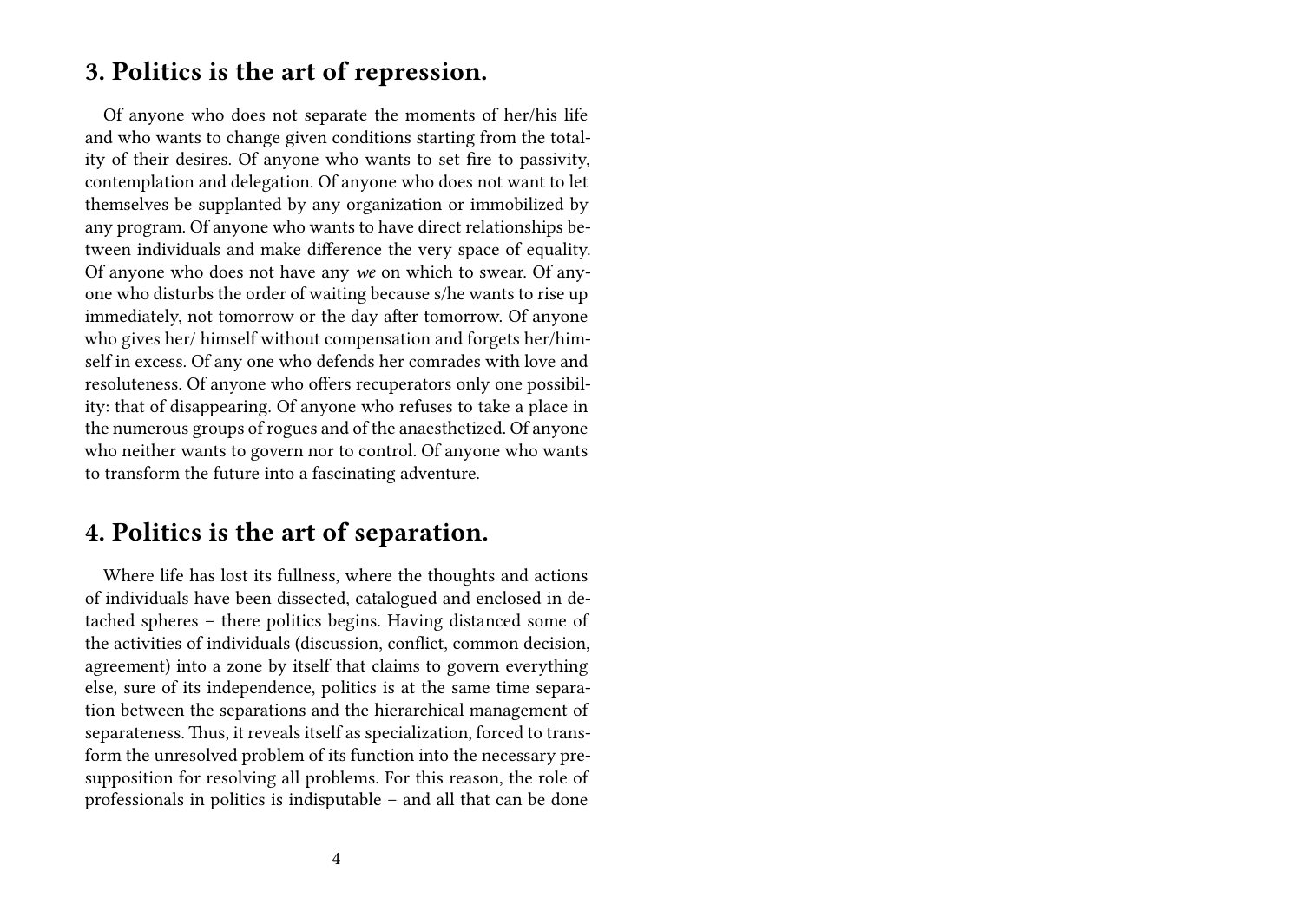# **10. Politics is the art of calculation.**

In order to make alliances profitable, it is necessary to learn the secrets of allies. Political calculation is the first secret. It is necessary to know where to put one's feet. It is necessary to draw up detailed inventories of efforts and outcomes. And by dint of measuring what one has, one ends up gaining everything except the will to lay it on the line and lose it. So one is always taken up with oneself, attentive and quick to demand the count. With the eye fixed on that which surrounds one, one never forgets oneself. Vigilant as military police. When love of oneself becomes excessive it demands to give itself. And this overabundance of life makes us forget ourselves. In the tension of the rush, it makes us lose count. But the forgetfulness of ourselves is the desire for a world in which it is worth the effort of losing oneself, a world that merits our forgetfulness. And this is why the world as it is, administered by jailers and accountants, is destroyed – to make space for the spending of ourselves. Insurrection begins here. Overcoming calculation, but not through lack, as the humanitarianism that, perfectly still and silent, allies itself with the executioner, recommends, but rather through excess. Here politics ends.

is to replace them from time to time. Every time subversives accept separating the various moments of life and changing specific conditions starting from that separation, they become the best allies of the world order. In fact, while it aspires to be a sort of precondition of life itself, politics blows its deadly breath everywhere.

## **5. Politics is the art of representation.**

In order to govern the mutilations inflicted on life, it constrains individuals to passivity, to the contemplation of the spectacle prepared upon the impossibility of their acting, upon the irresponsible delegation of their decisions. Then, while the abdication of the will to determine oneself transforms individuals into appendages of the state machine, politics recomposes the totality of the fragments in a false unity. Power and ideology thus celebrate their deadly wedding. If representation is that which takes the capacity to act away from individuals, replacing it with the illusion of being participants rather than spectators, this dimension of the political always reappears wherever any organization supplants individuals and any program keeps them in passivity. It always reappears wherever an ideology unites what is separated in life.

## **6. Politics is the art of mediation.**

Between the so-called totality and individuals and between individual and individual. Just as the divine will has need of its earthly interpreters, so the collectivity has need of its delegates. Just as in religion, there are no relationships between humans but only between believers, so in politics it is not individuals who come together, but citizens. The links of membership impede union because separation disappears only in union. Politics renders us all equal because there are no differences in slavery – equality before god, equality before